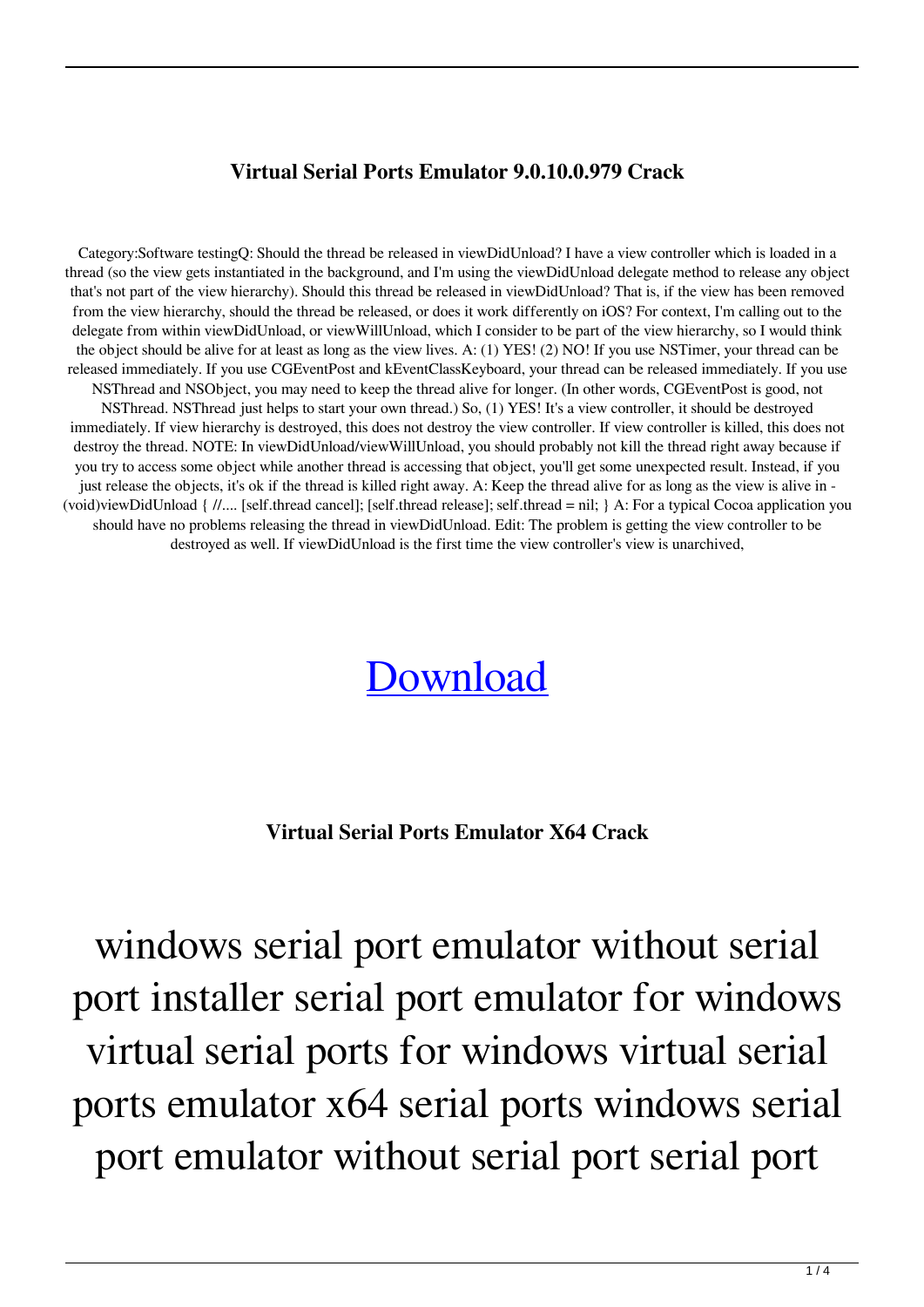emulator free download virtual serial ports for windows virtual serial ports emulator x64 serial ports windows serial port emulator without serial port See also Virtual Serial Ports References External links Category:1992 software Category:Windows-only softwareThe White House will face questions about the President's tax bill since the president called for Congress to pass it before December. The committee, chaired by Senate Finance Committee Chairman Ron Johnson, R-Wis., is meeting on Wednesday. Johnson met with White House Senior Counselor to the President, Stephen Miller, on Tuesday. Committee Democratic Vice Chairman Ron Wyden, D-Ore., said the meeting could give the public a better perspective on the impact the bill would have on families. "You've got to understand why we're here," Wyden told Fox News. "This bill is about stopping the IRS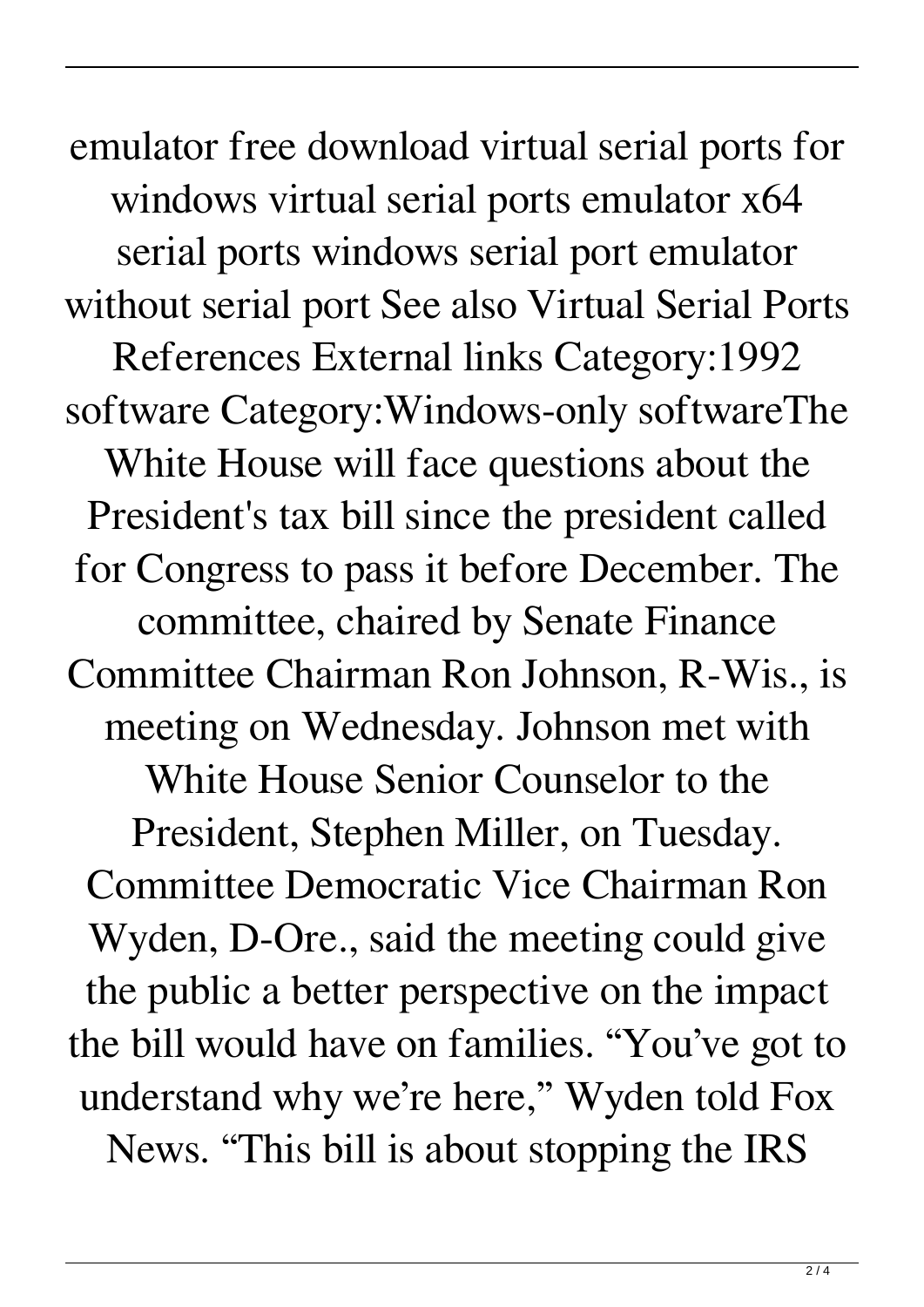from prying into your taxes, making sure that you can keep the money you've earned." Democrats have expressed concerns over the details of the bill and believe it would jeopardize programs like Medicaid and Medicare. "We get very little detail from the American people about what in their lives would be affected," said Wyden. "It's not enough of a public discussion to get a good sense of the details of this bill." The committee is expected to vote on the legislation next week, despite pressure from Senate Republicans to delay action until after the midterm elections in November. Follow Juliegrace Brufke on Twitter Content created by The Daily Caller News Foundation is available without charge to any eligible news publisher that can provide a large audience. For licensing opportunities of our original

content, please contact